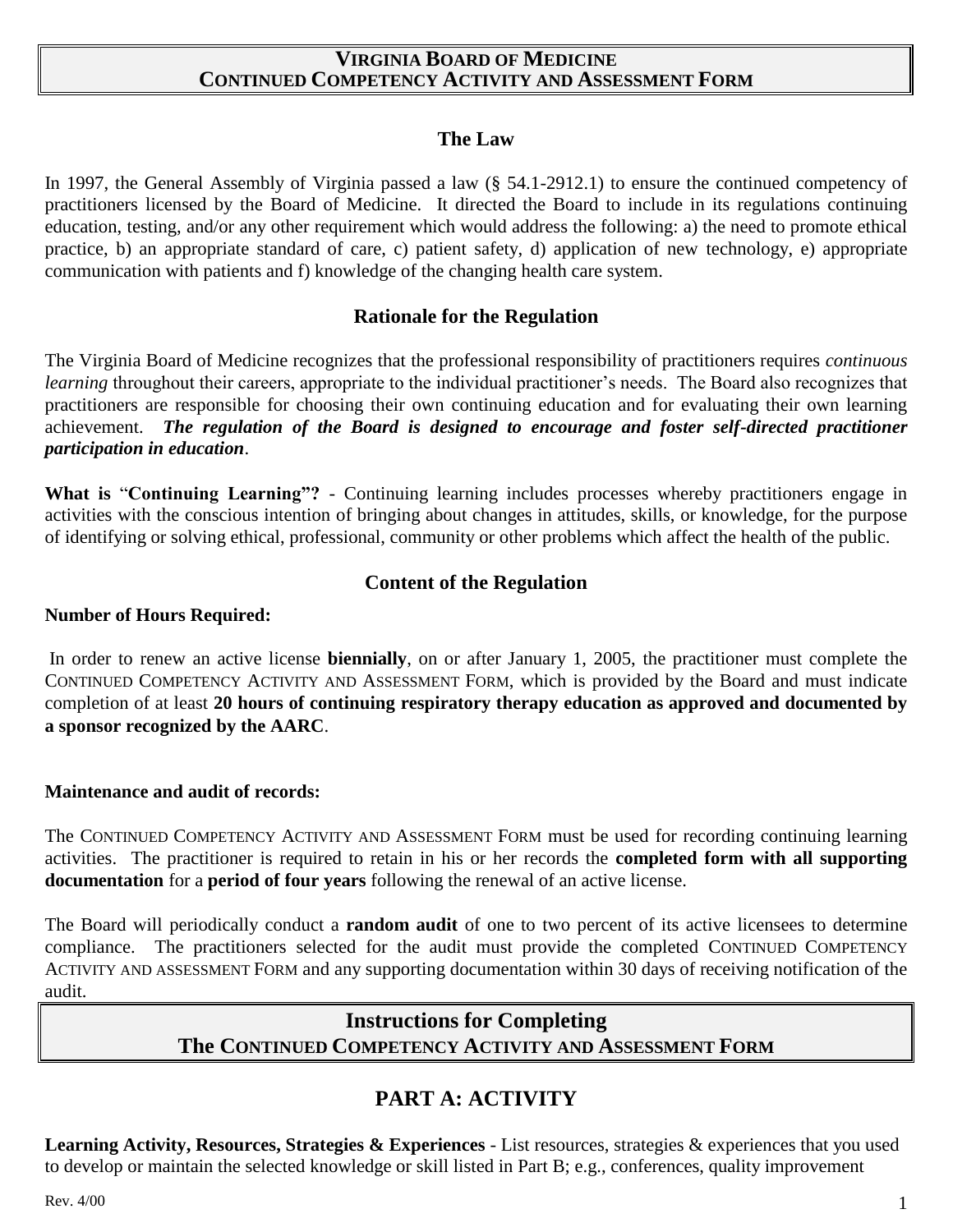teams, consultations, discussions with colleagues, preceptorship, teaching, reading peer reviewed journals and textbooks, and self instructional media.

**Date(s) of Activities** - List the date(s) that you were engaged in the learning activity.

### **PART B: ASSESSMENT (OPTIONAL)**

**Knowledge or Skills Maintained or Developed** - Think about questions or problems encountered in your practice. Describe the knowledge or skills you addressed during the learning activity listed in Part A. Consider ethics, standards of care, patient safety, new technology, communication with patients, the changing health care system, and other topics influencing your practice.

### **# HOURS/TYPE**

**Hours Actually Spent in Learning Activity**: List the hours actually spent in the learning activity to nearest ½ hour. Total hours should be at least 20 hours biennially.

## **PART C: OUTCOME (OPTIONAL)**

**Outcome -** Indicate whether you will: a) make a change in your practice, b) not make a change in your practice, and/or c) need additional information on this topic. *(You may include personal notes regarding the outcome of participating in this activity, e.g., learning activities you plan for the future, questions you need to answer or barriers to change.)*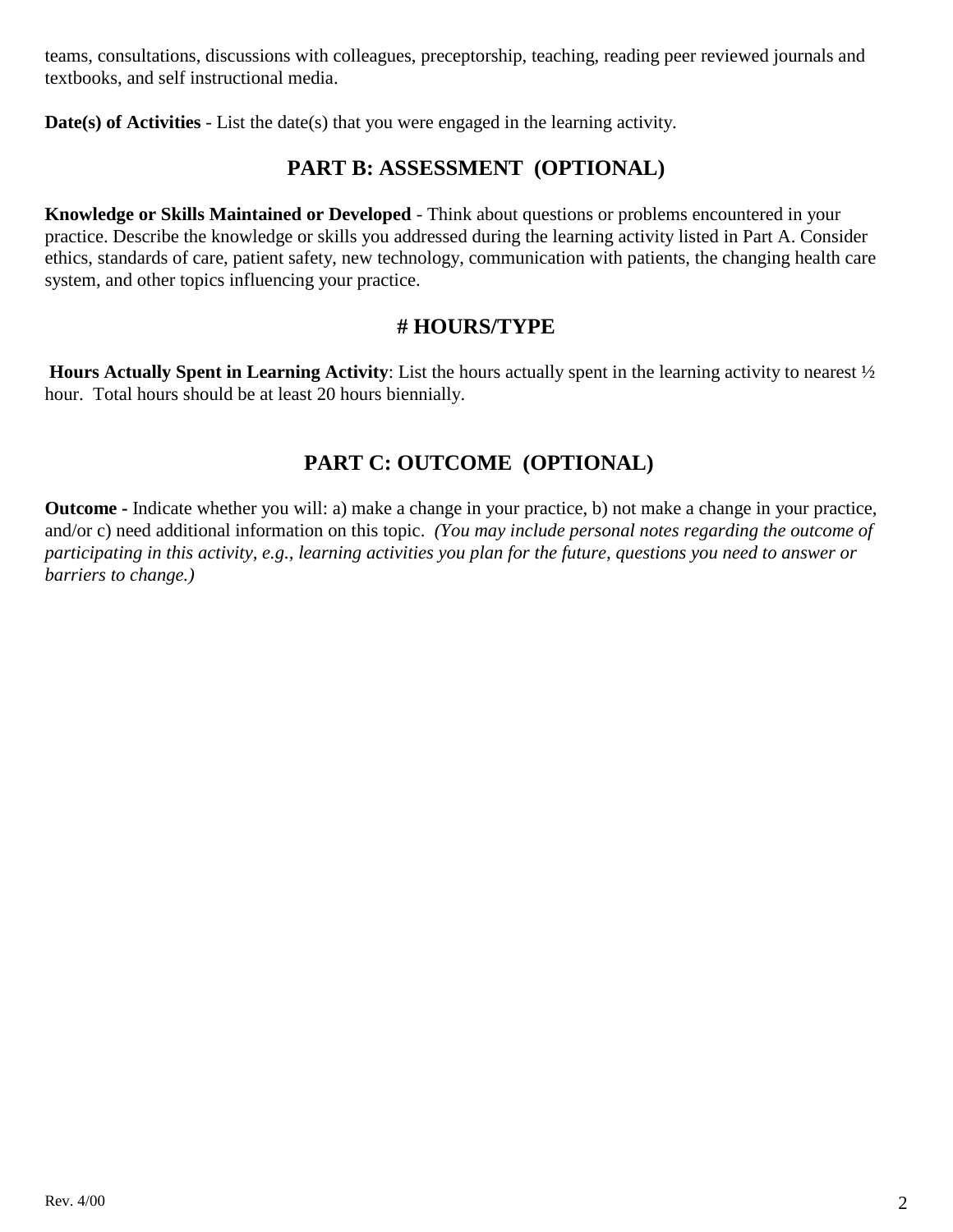#### **CONTINUED COMPETENCY ACTIVITY AND ASSESSMENT FORM**

#### *Please photocopy this original form to record your learning activities. The completed forms and all documentation must be maintained for a period of four years.*

| PART A: ACTIVITY                                                                                                                                                                                                          |             | PART B: ASSESSMENT<br>(Optional for renewal of license)                                                                                                                      | # OF HOURS/TYPE | <b>PART C: OUTCOME</b><br>(Optional for renewal)                                                                                                                                         |
|---------------------------------------------------------------------------------------------------------------------------------------------------------------------------------------------------------------------------|-------------|------------------------------------------------------------------------------------------------------------------------------------------------------------------------------|-----------------|------------------------------------------------------------------------------------------------------------------------------------------------------------------------------------------|
| <b>Learning Activity, Resources,</b><br>Strategies & Experiences; e.g.<br>conferences, consultations,<br>teaching, peer-reviewed<br>journals, grand rounds, quality<br>improvement teams, self-<br>instructional material | <b>Date</b> | <b>Knowledge or Skills You</b><br><b>Maintained or Developed.</b> What<br>questions or problems encountered in<br>your practice were addressed by this<br>learning activity? |                 | <b>Outcome:</b> Indicate whether you<br>will: a) make a change in your<br>practice, b) not make a change in<br>your practice, and/or c) need<br>additional information on this<br>topic. |
|                                                                                                                                                                                                                           |             |                                                                                                                                                                              |                 |                                                                                                                                                                                          |
|                                                                                                                                                                                                                           |             |                                                                                                                                                                              |                 |                                                                                                                                                                                          |
|                                                                                                                                                                                                                           |             |                                                                                                                                                                              |                 |                                                                                                                                                                                          |
|                                                                                                                                                                                                                           |             |                                                                                                                                                                              |                 |                                                                                                                                                                                          |